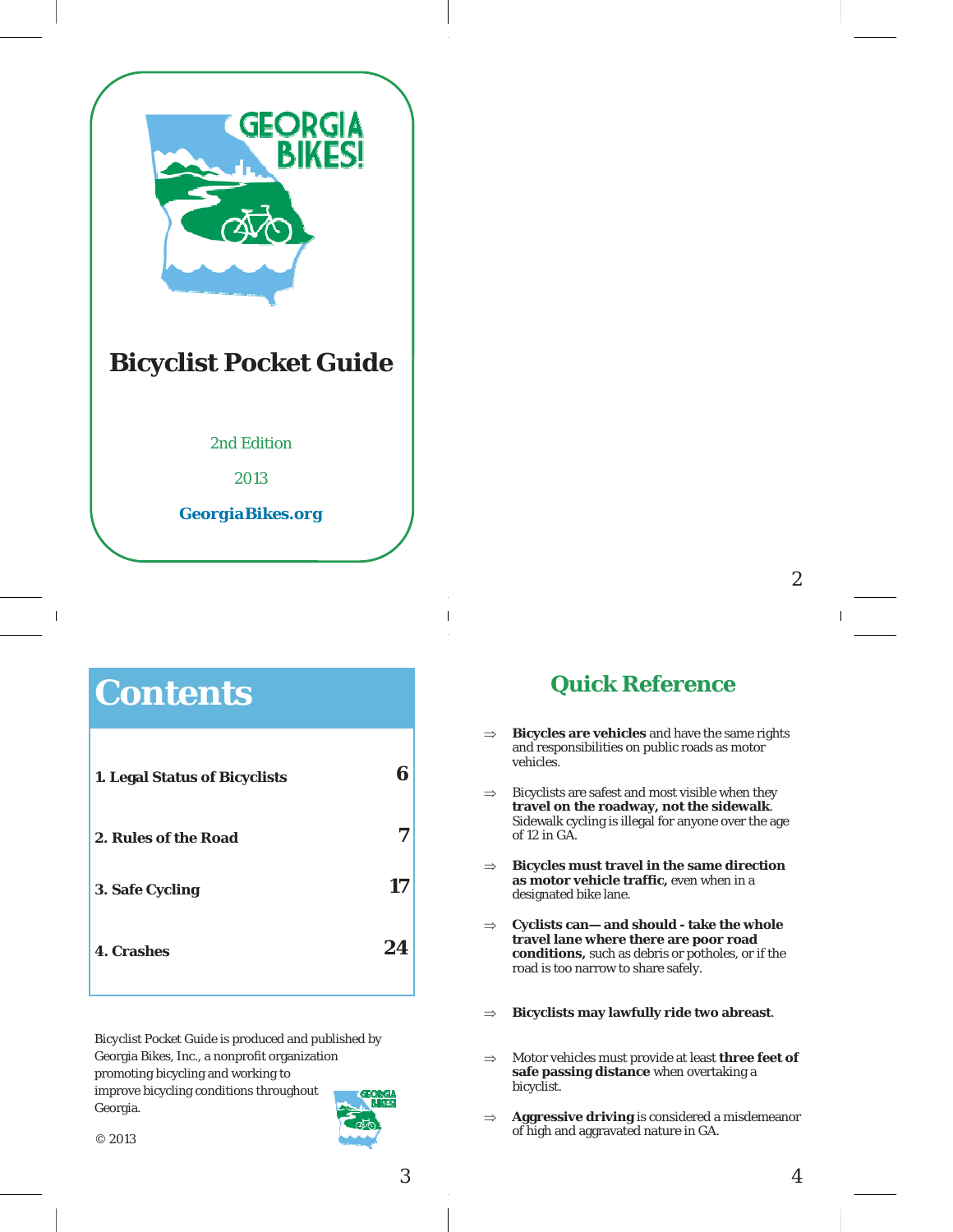#### **A bicycle is a vehicle and should be operated as such:**

- $\Rightarrow$  Always obey traffic signs and signals
- $\Rightarrow$  Be predictable
- $\Rightarrow$  Signal your intentions
- $\Rightarrow$  Drive on the right-hand side of the road
- $\Rightarrow$  Yield when changing lanes
- $\Rightarrow$  Position yourself in the lane based on your destination

#### **A visible cyclist is a safe cyclist.**

At night or in low-light conditions, wear visible clothing and use a bright, white front light and a red rear light.

> Cyclists fare best when they act like and are treated as operators of vehicles.

> > 5

# **2. Rules of the Road**

**State Laws for Bicyclists**

#### **Number of Riders**

 $\overline{\phantom{a}}$ 

A bicycle may not be used to carry more persons at

one time than the **number for which it is designed**  or equipped; an adult bicyclist may carry a child in a sling, child seat or trailer designed to carry children.  $[S40-6-292 (c,d)]$ 



#### **Clinging to Vehicles**

No person riding a bicycle shall attach him or herself to any other vehicles upon the roadway. [§40-6-293]

# **1. Legal Status of Bicyclists**

#### **A bicycle is defined as a vehicle in Georgia.**

*Relevant state laws referenced in brackets.* 

A bicycle with an electric helper motor is included in this definition. A person operating a bicycle is not required to have a driver's license. [§40-1-1(15)] [§40-1-1(75)]

A person in control of a vehicle on a street or highway is a "driver. " *(As a driver, a bicyclist must follow the traffic rules common to all drivers. As the driver of a bicycle, she or he must also obey rules adopted especially for bicycles.)*  [§40-1-1(14)]

**A cyclist has all of the rights to the roadway applicable to any driver**, except as to the special regulations for bicycles . Cyclists who violate traffic laws will be subject to the same penalties as drivers of motor vehicles, except that no penalty shall be assessed against a cyclist's motor vehicle driver's license.

6

#### **Riding on Roadways and Bicycle Paths**

Every person operating a bicycle upon a roadway shall ride as near to the right side of the roadway as **practicable\*** except when

- $\Rightarrow$  turning left
- $\Rightarrow$  avoiding hazards to safe cycling
- $\Rightarrow$  the lane is too narrow to share safely with a motor vehicle [§40-6-294]

The term 'hazards to safe cycling' includes, but is not limited to: surface debris, rough pavement, drain grates which are parallel to the side of the roadway, parked or stopped vehicles, potentially

opening car doors, or any other objects which threaten the safety of a person operating a bicycle.

*\* "Practicable" means whatever you can do safely!*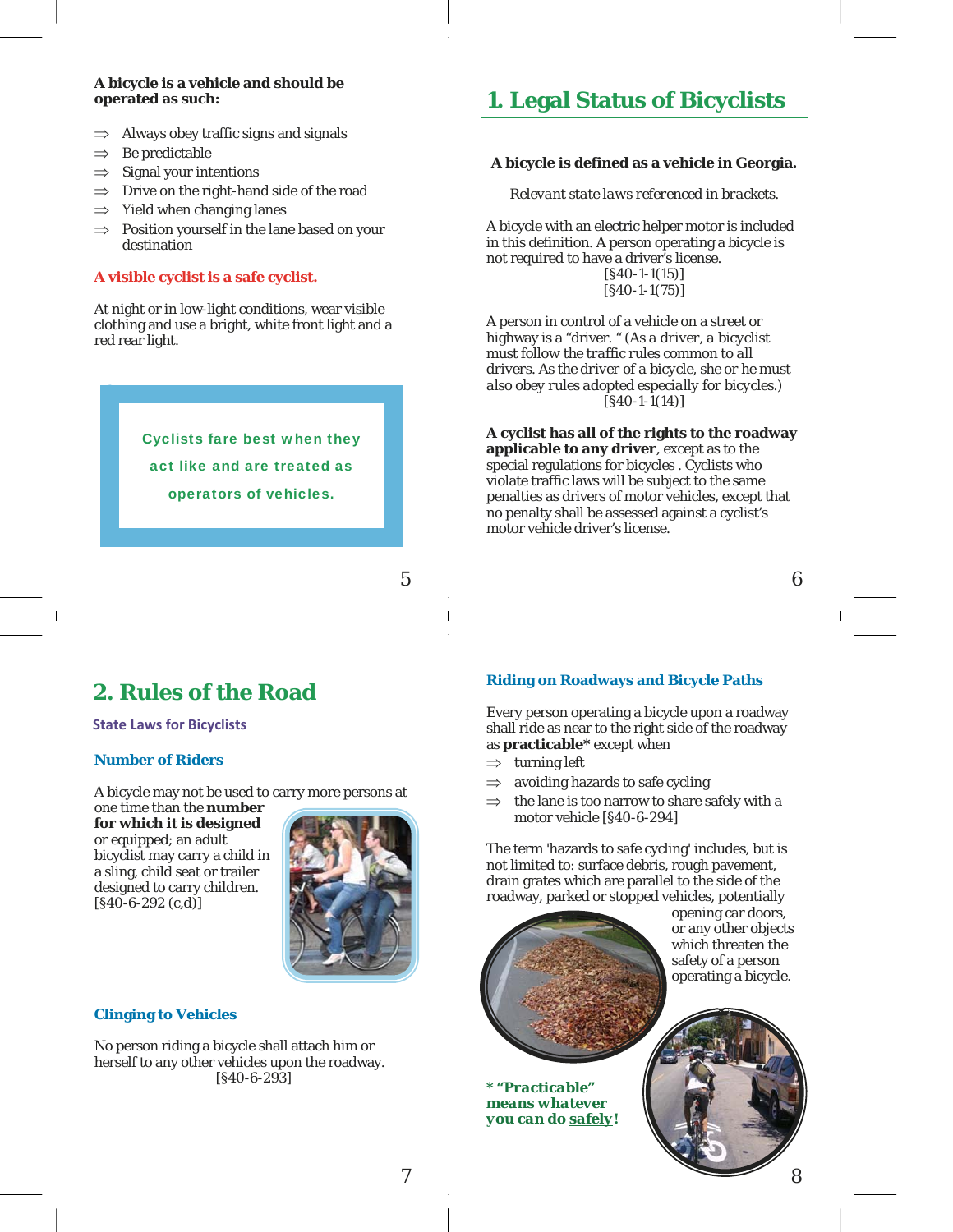Any person operating a bicycle in a bicycle lane shall **ride in the same direction as traffic** on the roadway.

 $[S40-6-294(f)]$ 

#### **Riding Two Abreast**

Persons riding bicycles upon a roadway **shall not ride more than two abreast except on bicycle paths, bicycle lanes, or parts of roadways set aside for the exclusive use of bicycles,** or when a special event permit issued by a local governing authority permits riding more than two abreast.

[§40-6-294]



### 9

#### **Riding on Sidewalks**

**No person (over age 12) shall drive any vehicle upon a sidewalk** or sidewalk area except upon a permanent or duly authorized driveway.

[§40-6-144]

#### **Carrying Bags and Packages**

No person operating a bicycle shall carry any package, bundle, or other article which prevents him or her from **keeping at least one hand upon the handlebars.** 

[§40-6-295]

#### **Lights and Visibility**

Every bicycle when in use at nighttime shall be equipped with a **white front light** visible from a distance of **300 feet** and with a **red rear light** visible from a distance of 300 feet or a **red rear reflector** *(Additional lighting is permitted and highly recommended! )*

[§40-6-296(a)]



10

#### **Brakes**

Every bicycle sold or operated shall be equipped with a brake which will enable the operator to make the braked wheels skid on dry, level pavement.

 $[§40-6-296(b)]$ 

#### **Handlebars**

No bicycle shall be equipped or operated while equipped with a set of handlebars so raised that the operator must elevate his hands above his shoulders in order to grasp the normal steering grip area.

 $[§40-6-296(c)]$ 

#### **Bicycle Helmet**



A bicycle rider or passenger **under 16 years of age must wear a bicycle helmet** that:

- $\Rightarrow$  is of good fit
- $\Rightarrow$  is fastened securely meets a nationally recognized standard [§40-6-296(e)]

#### **Obedience to Traffic Control Devices**

**A driver must obey all applicable traffic control devices** (signs, markings, and traffic signals).

 $[§40-6-20(a)]$ 

#### **Stop Signs and Yield Signs**

Except when directed by a police officer, **every driver of a vehicle approaching a stop sign shall stop** at a clearly marked stop line.

After stopping the driver shall yield the right of way to any vehicle in the intersection or approaching on another roadway so closely as to constitute an immediate hazard. [§40-6-72(b)]

The driver of a vehicle approaching a yield sign shall slow down to a speed reasonable for existing conditions, and if required for safety to stop at a clearly marked stop line, if there is no stop line, before entering the crosswalk on the near side of the intersection or, if there is no crosswalk, at the point nearest the intersecting roadway where the driver has a view of approaching traffic on the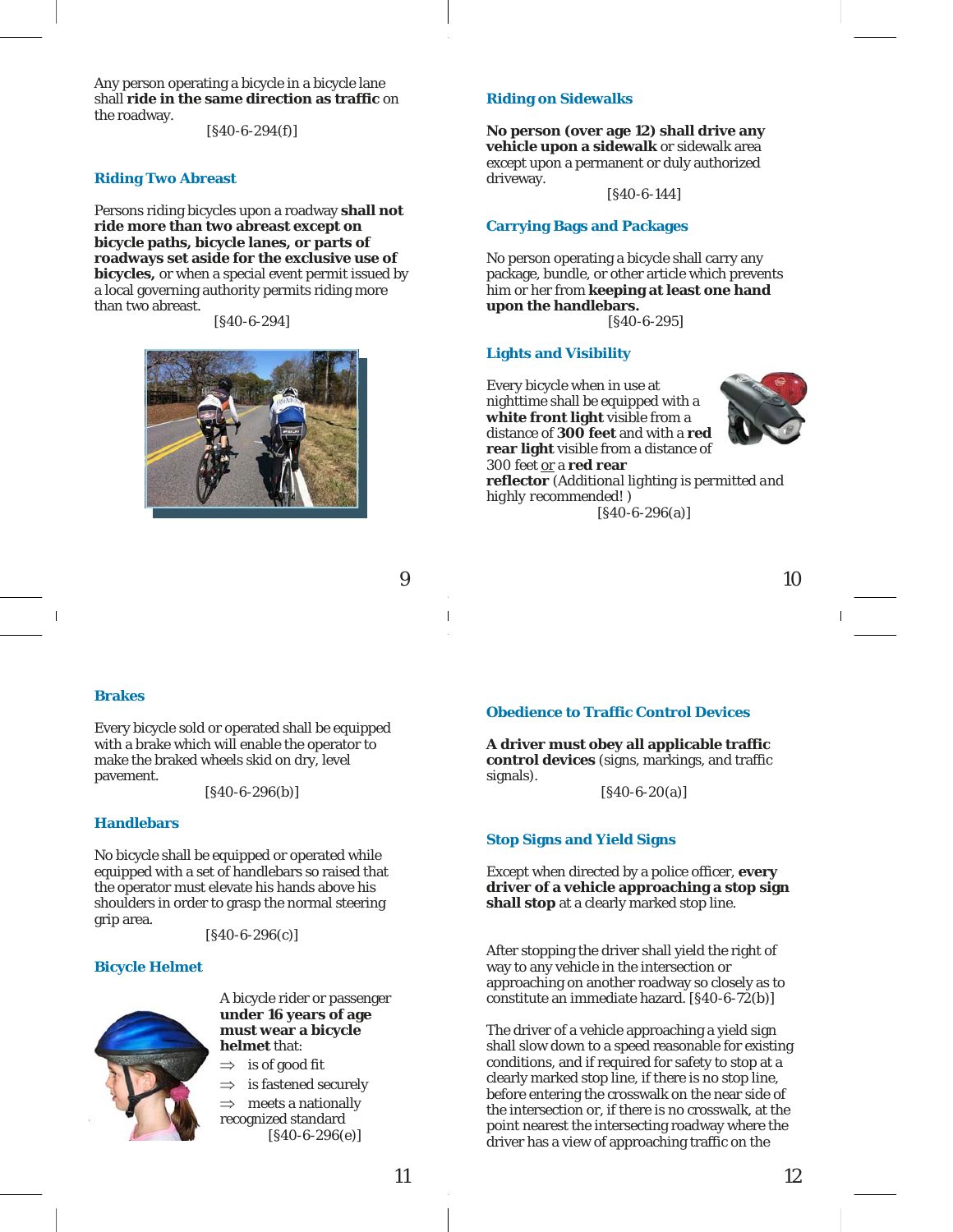intersecting roadway before entering it. After slowing or stopping the driver shall yield the right of way to any vehicle in the intersection or approaching on another roadway so closely as to constitute an immediate hazard. If such a driver is involved in a collision with a vehicle in the intersection after driving past a yield sign without stopping, such collision shall be deemed primafacie evidence of his failure to yield the right of way.

#### [§40-6-72(c)]



#### **Signaling a Turn or Stop**

Any stop or turn signal when required shall be given either by means of the hand and arm or by signal lights [§40-6-124(a)].

If a cyclist needs both hands for control, the signal need not be given continuously.

- Left turn left hand and arm extended horizontally
- $\Rightarrow$  Right turn left hand and arm upward *or* by right hand and arm horizontally extended
- $\Rightarrow$  Stop or decrease speed left hand and arm extended downward.



**RIGHT TURN** 

14

SLOW DOWN OR STOP

13

#### **Passing on the Right**

The driver of a vehicle may overtake and pass upon the right of another vehicle only under the following conditions:

- $\Rightarrow$  When the vehicle being overtaken is making or about to make a left turn; or
- $\Rightarrow$  Upon a street or highway with unobstructed pavement of sufficient width for two or more lanes of moving vehicles in the direction being traveled by the overtaking vehicle.  $[§40-6-43(a)(1,2)(b)]$

Such movement shall not be made by driving off the roadway.

*A cyclist traveling in a bicycle lane, or in a shared lane wide enough for motor vehicles and bicycles to share, may pass motor vehicles on the right, but she or hhe must take care to avoid rightturning vehicles.* 

#### **Special Protection for Bicyclists on the Road**

#### **Car Passing a Bicycle**

The operator of a motor vehicle, when overtaking and passing a bicycle that is proceeding in the same direction on the roadway, shall leave a safe distance between such vehicle and the bicycle and shall maintain such clearance until safely past the overtaken bicycle. The term **'safe distance' means not less than three feet.**  [§40-6-56]

Please note that cars may cross a solid yellow centerline to pass a cyclist if the oncoming lane is clear and it is safe to pass. [§40-6-46 (c)]

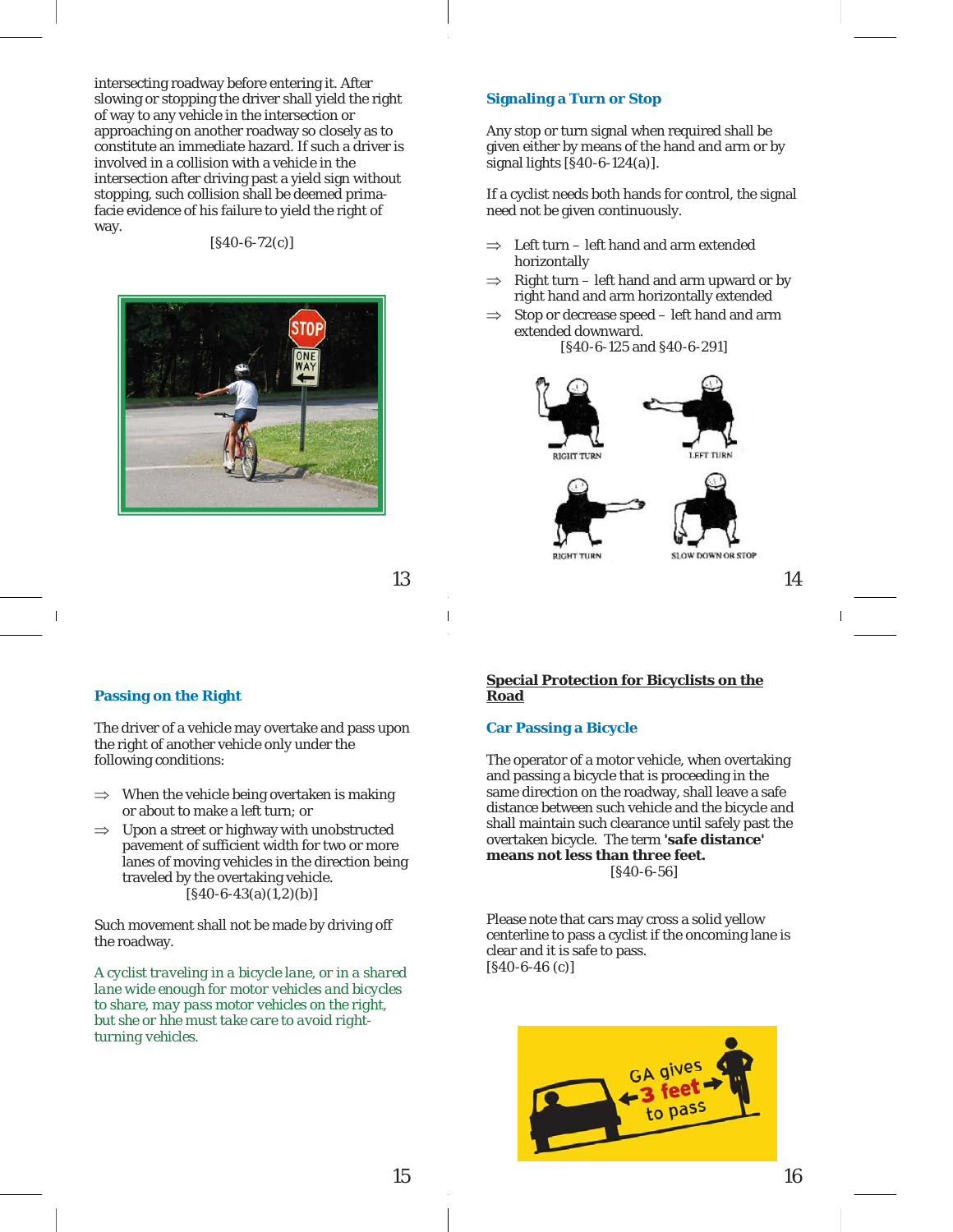# **3. Safe Cycling**

Beyond obeying state laws and following the rules of the road**,** there are simple steps every bicyclist can take to ensure a safe, enjoyable ride.

#### **Visibility**

Being seen is the single best thing a cyclist can do to avoid a crash with another vehicle. The law requires front white lights and a red rear light/ reflector at night, but this



equipment is also valuable on shady streets, on cloudy days, and in any low-light situation. High visibility clothing is very important—even in sunny conditions! For nighttime riding, reflective tape or fabric is also strongly recommended.

17



#### **Defensive Driving**

Bicycles are small, and motorists can be distracted by any number of factors.

### **Never assume a motorist sees you!**

- $\Rightarrow$  Make eye contact
- $\Rightarrow$  Proceed cautiously through intersections
- $\Rightarrow$  Pay attention. If you ride with earphones, make sure the volume is low enough that you can still hear your surroundings

#### **Predictability**

#### **Maintain your line of travel**

Traffic laws are designed to create predictable behavior, but because bicycles are much smaller than motor vehicles, there is more roadway space in which to operate. Weaving in and out of the travel lane is not predictable and confuses other road users. Riding in a predictable, straight line will significantly reduce the odds of a crash.

#### **"Rule of thirds": Lane position communicates intention**

You can show your intentions– and increase your visibility—through the position you take in the travel lane.

Imagine the travel lane as divided into equal thirds. The third you occupy communicates your intended destination: If you're making a left turn, move into the left-most third of the lane. If you're continuing straight through an intersection, position yourself in the middle third, and move into the right-most third for a right turn.

Together with arm signals, using the "rule of thirds" will help other road users better predict your movements and will make you more visible to motorists.

18

#### **Using Bicycle Facilities**

Thanks to the work of advocacy organizations, many communities are installing bike lanes and building multi-use paths. Using these facilities may seem like common sense, but following the tips below will foster safe, courteous interactions with fellow users.

#### **Bike lanes**

Bicycle lanes are set aside for preferential use by bicyclists. When properly installed and well maintained, they provide a pleasant, safe space for riding a bike. **You are not required to ride in a bike lane just because it exists**, however! If a bike lane is full of debris, a parked car, or any other hazard, you should carefully merge into the

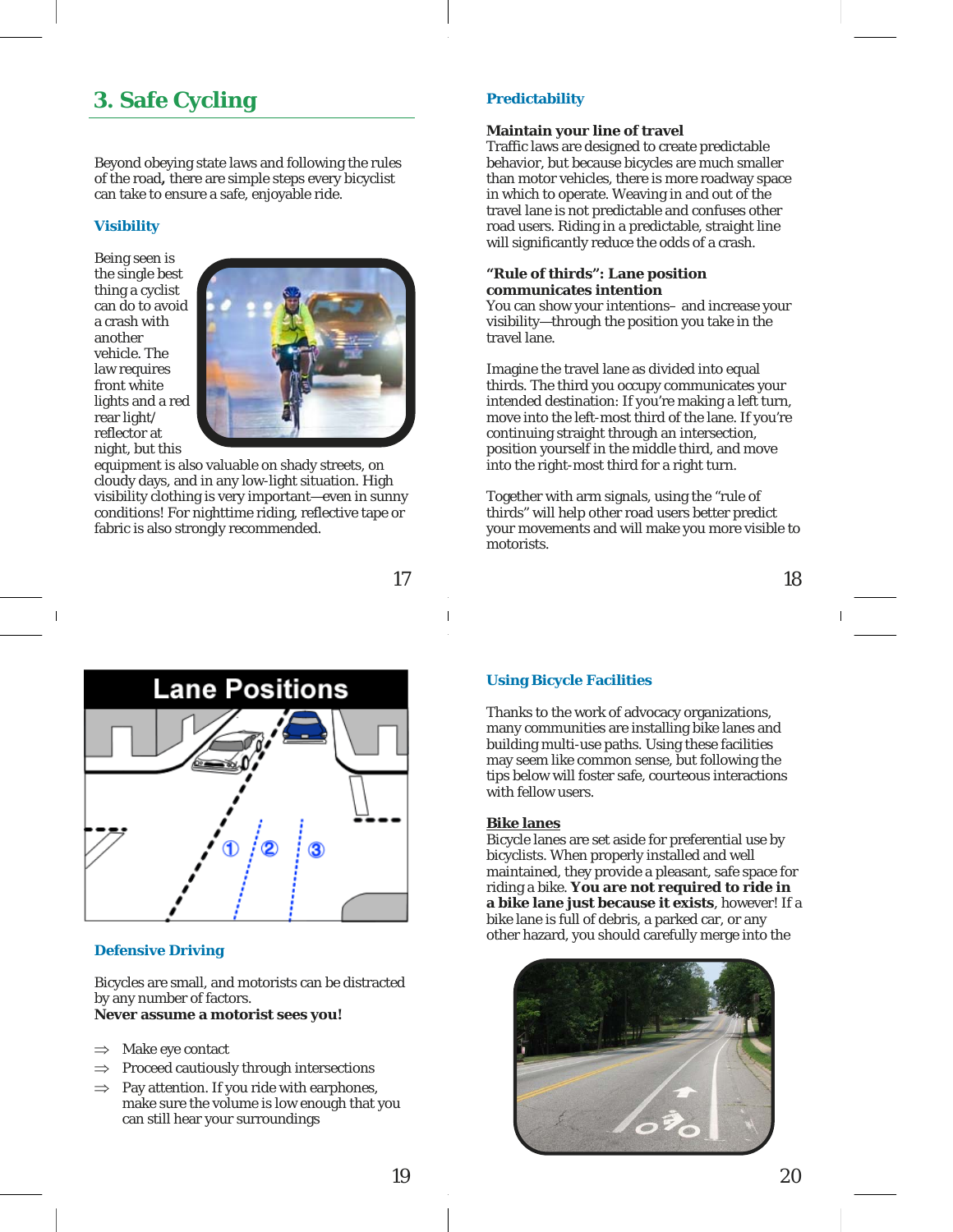shared travel lane until it is safe to move back into the bike lane. Never make a left turn from a rightside bike lane (remember the "rule of thirds"). In general, **use a bike lane when it is safe and convenient to do so based on your** 

**destination**. Always look behind you, signal, and yield when moving from a bike lane to another travel lane.

#### **Sharrows**

While not a "facility," sharrows are on -street pavement markings that indicate a preferred bike



route and alert motorists to the presence and typical lane position of bicyclists on the roadway. They can be effective wayfinding signage and can raise awareness of bicyclists on low volume, lowspeed roads. When riding on a roadway with sharrows, you are **not required to ride in the space designated by the sharrow.**

#### **Multi-Use Paths**

Whether they're called greenways, trails, or bike paths, multi-use trails are popular with a wide range of users. Bicyclists, joggers, dog walkers, and equestrians often share these facilities.

On multi-use paths, bicycles can endanger other users due to their relative size and speed. Whenever riding on a multi-use path, always:

- $\Rightarrow$  Ride on the right and pass on the left
- $\Rightarrow$  Announce your intentions with a bike bell or a friendly "Passing on your left!"
- Slow down if the path is congested



22

#### **Emergency Maneuvers and Maintenance**

On very rare occasion, riding lawfully, predictably, and defensively is not enough. Learning basic emergency handling techniques is essential to minimizing the impact of a crash. These techniques cannot be taught by a pocket guide, but many advocacy organizations host safe cycling courses. Check with your local bicycle advocacy organization to find out about classes near you. Contact us if you need help locating an advocacy group in your area.

Safe cycling classes are often called "Traffic Skills 101," "Confident Cycling," or some variation.

In the meantime, make sure you have properly functioning brakes, that your bike is correctly fitted to your height, and that your bicycle is overall in good repair. Your local bike shop will be happy to help you!

### **4. Crashes**

#### **Why Crashes Happen**

First off, bicycling is not inherently dangerous! Bicycling is easy, fun, and as safe as any other outdoor activity.

You greatly minimize your risk by obeying the law and by following the tips and advice shared in this Guide.

Only about half of all bicycle crashes that do happen involve a collision with a motor vehicle. These crashes involve bicyclists crashing by themselves due to loss of control.

#### **Keep your bike in good working condition and pay attention**, and you'll **cut your already slim odds of a crash in half**!

The chart on page 25 shows the most typical causes of crashes between bicycles and motor vehicles nationwide. Note that most crashes between bikes and cars occur at intersections and that wrong-way travel by the bicyclist is a major contributing factor. In Georgia, the majority of crashes that cause injury occur in low-light/nighttime conditions on arterial roads.

21